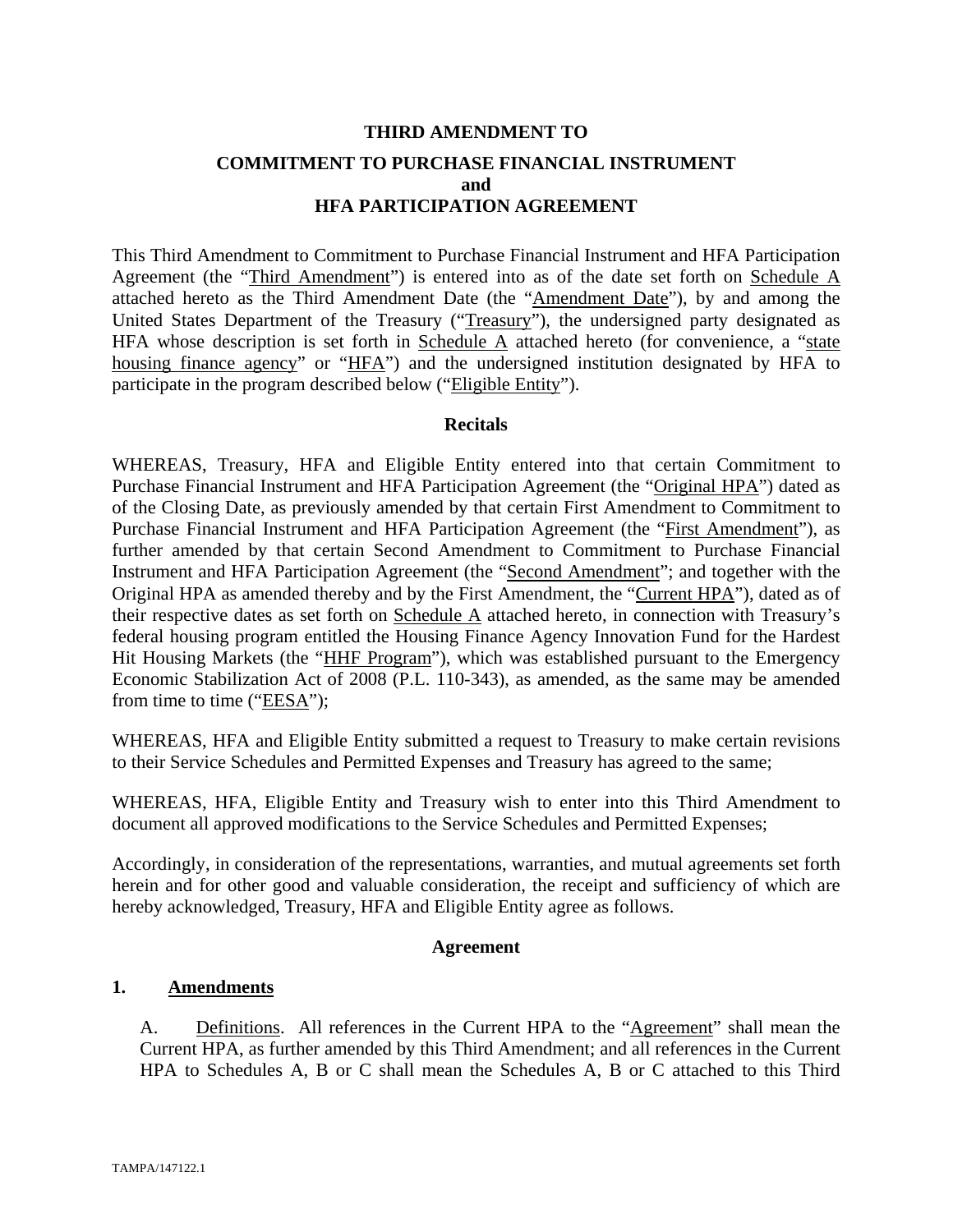Amendment. All references herein to the "HPA" shall mean the Current HPA, as further amended by this Third Amendment.

B. Schedule A. Schedule A attached to the Current HPA is hereby deleted in its entirety and replaced with Schedule A attached to this Third Amendment.

C. Schedule B. Schedule B attached to the Current HPA is hereby deleted in its entirety and replaced with Schedule B attached to this Third Amendment.

D. Schedule C. Schedule C attached to the Current HPA is hereby deleted in its entirety and replaced with Schedule C attached to this Third Amendment.

## **2. Representations, Warranties and Covenants**

A. HFA and Eligible Entity. HFA and Eligible Entity, each for itself, make the following representations, warranties and covenants to Treasury and the truth and accuracy of such representations and warranties and compliance with and performance of such covenants are continuing obligations of HFA and Eligible Entity, each as to itself. In the event that any of the representations or warranties made herein cease to be true and correct or HFA or Eligible Entity breaches any of its covenants made herein, HFA or Eligible Entity, as the case may be, agrees to notify Treasury immediately and the same shall constitute an Event of Default under the HPA.

(1) HFA and Eligible Entity each hereby certifies, represents and warrants as of the date hereof that each of the representations and warranties of HFA or Eligible Entity, as applicable, contained in the HPA are true, correct, accurate and complete in all material respects as of the date hereof. All covenants of HFA or Eligible Entity, as applicable, contained in the HPA shall remain in full force and effect and neither HFA, nor Eligible Entity is in breach of any such covenant.

(2) Eligible Entity has the full corporate power and authority to enter into, execute, and deliver this Third Amendment and any other closing documentation delivered to Treasury in connection with this Third Amendment, and to perform its obligations hereunder and thereunder.

(3) HFA has the full legal power and authority to enter into, execute, and deliver this Third Amendment and any other closing documentation delivered to Treasury in connection with this Third Amendment, and to perform its obligations hereunder and thereunder.

## **3. Miscellaneous**

A. The recitals set forth at the beginning of this Third Amendment are true and accurate and are incorporated herein by this reference.

B. Capitalized terms used but not defined herein shall have the meanings ascribed to them in the HPA.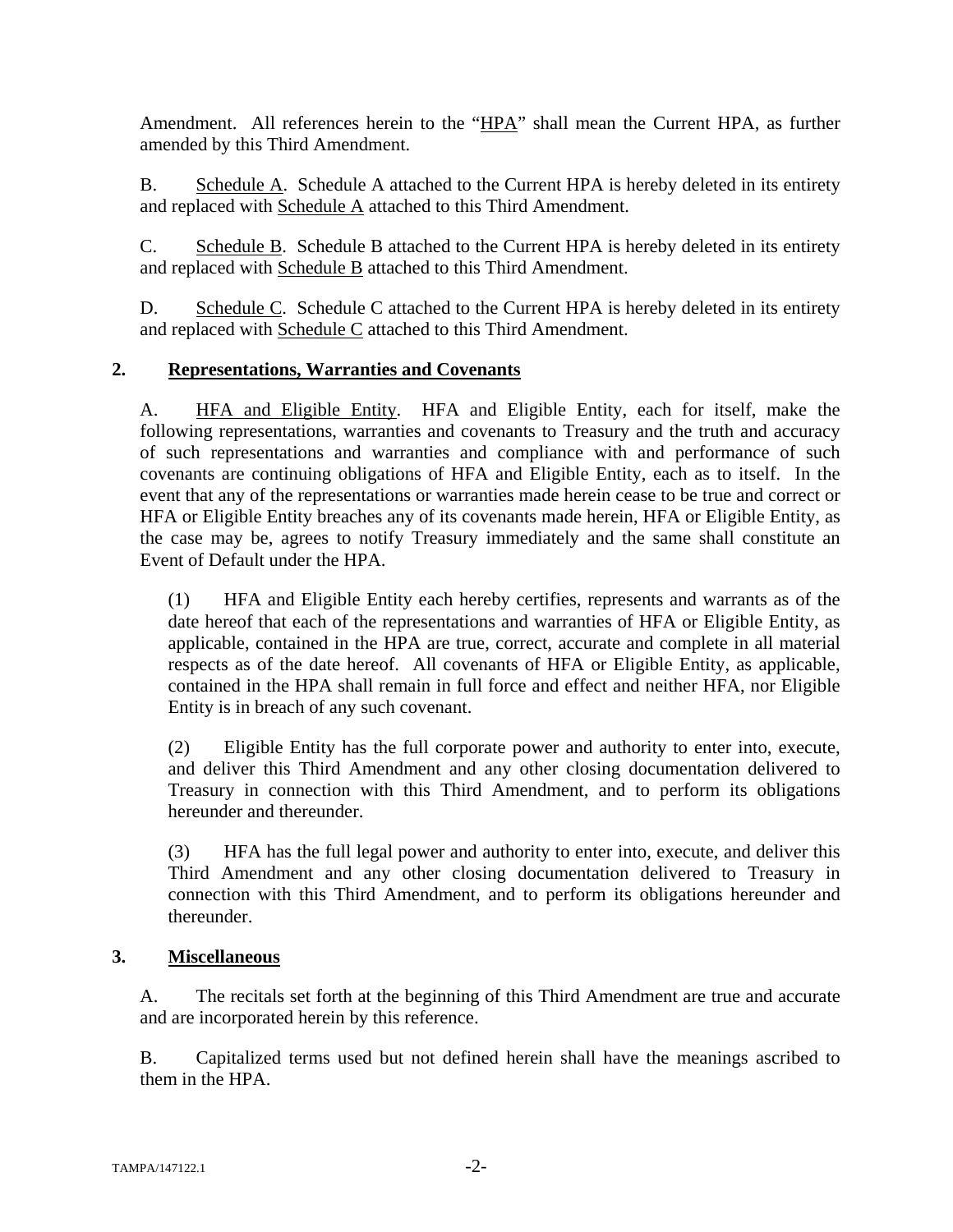C. Any provision of the HPA that is determined to be prohibited or unenforceable in any jurisdiction shall, as to such jurisdiction, be ineffective to the extent of such prohibition or unenforceability without invalidating the remaining provisions of the HPA, and no such prohibition or unenforceability in any jurisdiction shall invalidate such provision in any other jurisdiction.

D. This Third Amendment may be executed in two or more counterparts (and by different parties on separate counterparts), each of which shall be deemed an original, but all of which together shall constitute one and the same instrument. Facsimile or electronic copies of this Third Amendment shall be treated as originals for all purposes.

## [SIGNATURE PAGE FOLLOWS; REMAINDER OF PAGE INTENTIONALLY LEFT BLANK]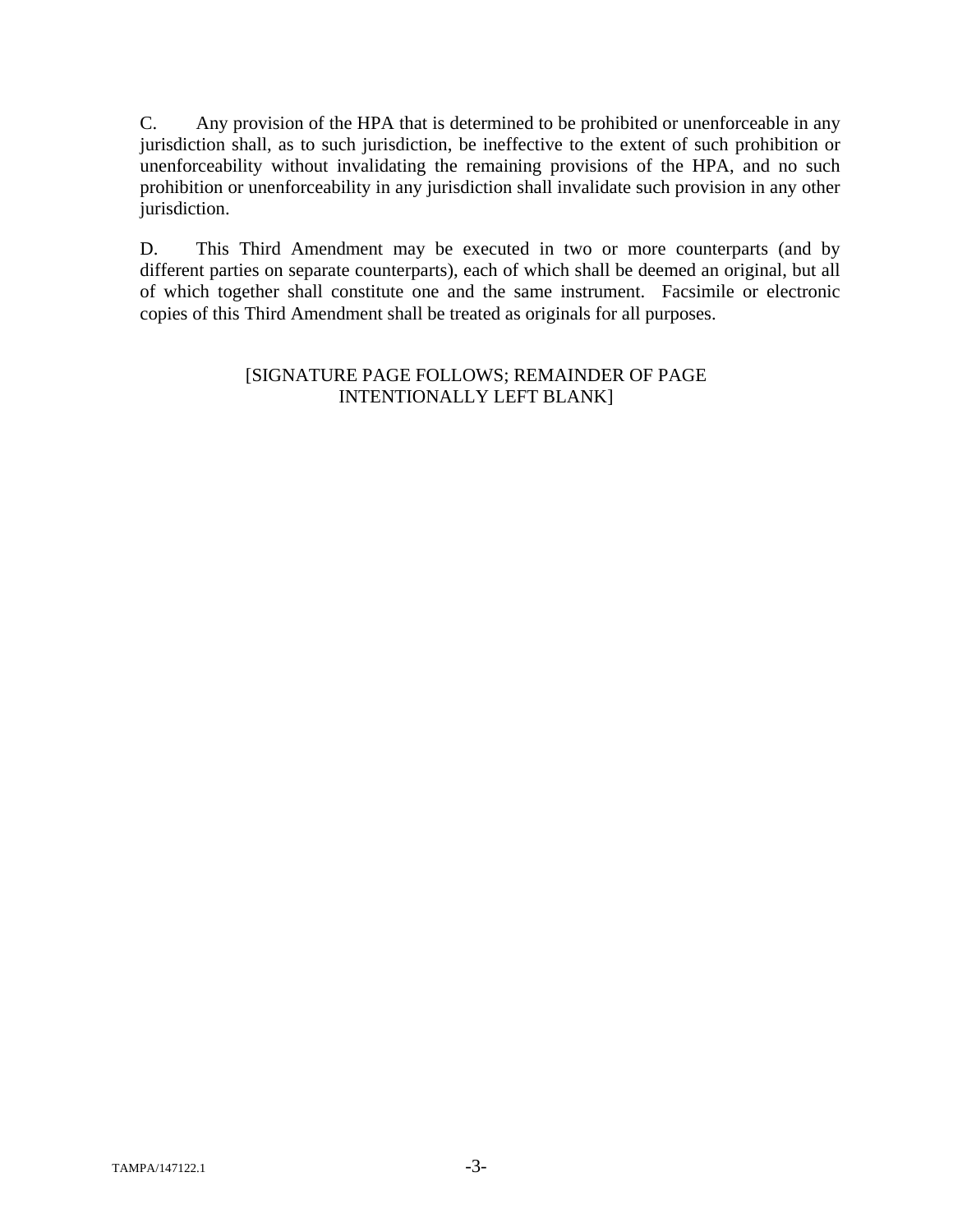**In Witness Whereof**, HFA, Eligible Entity and Treasury by their duly authorized officials hereby execute and deliver this Third Amendment to Commitment to Purchase Financial Instrument and HFA Participation Agreement as of the Amendment Date.

## **HFA**: **TREASURY**:

FLORIDA HOUSING FINANCE **CORPORATION** 

UNITED STATES DEPARTMENT OF THE **TREASURY** 

By: <u>/s/ Steve Anger</u> By: Name: Steve Anger Name: Timothy G. Massad

Title: Executive Director Title: Acting Assistant Secretary for Financial Stability

#### **ELIGIBLE ENTITY**:

FLORIDA HOUSING FINANCE **CORPORATION** 

By: /s/ Steve Anger Name: Steve Anger Title: Executive Director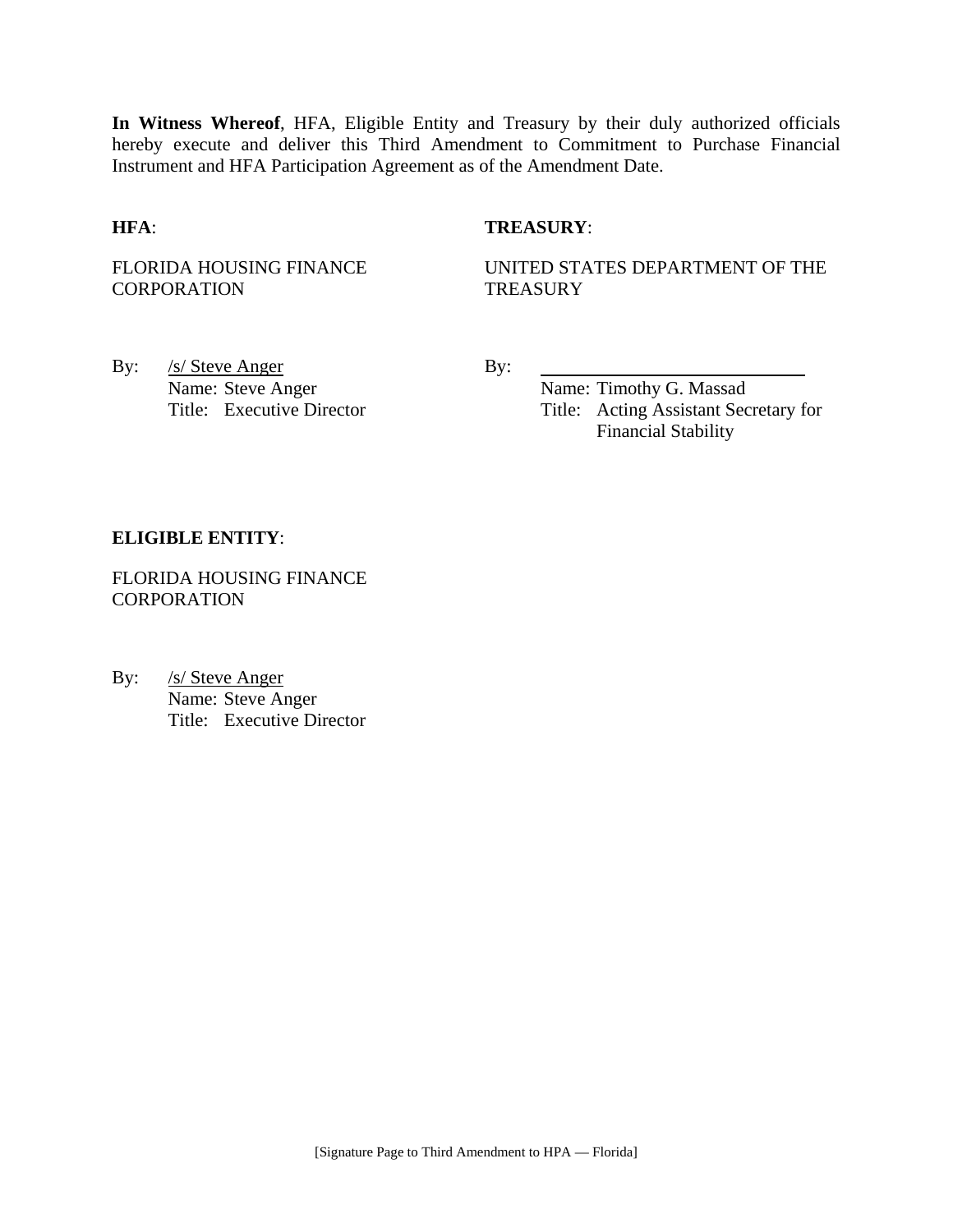In Witness Whereof, HFA, Eligible Entity and Treasury by their duly authorized officials hereby execute and deliver this Third Amendment to Commitment to Purchase Financial Instrument and HFA Participation Agreement as of the Amendment Date.

HFA:

By:

#### TREASURY:

FLORIDA HOUSING FINANCE CORPORATION

UNITED STATES DEPARTMENT OF THE **TREASURY** 

By:

Name: Timothy G. Massad Title: Acting Assistant Secretary for Financial Stability

#### **ELIGIBLE ENTITY:**

Name:

Title:

FLORIDA HOUSING FINANCE CORPORATION

By:

Name: Title: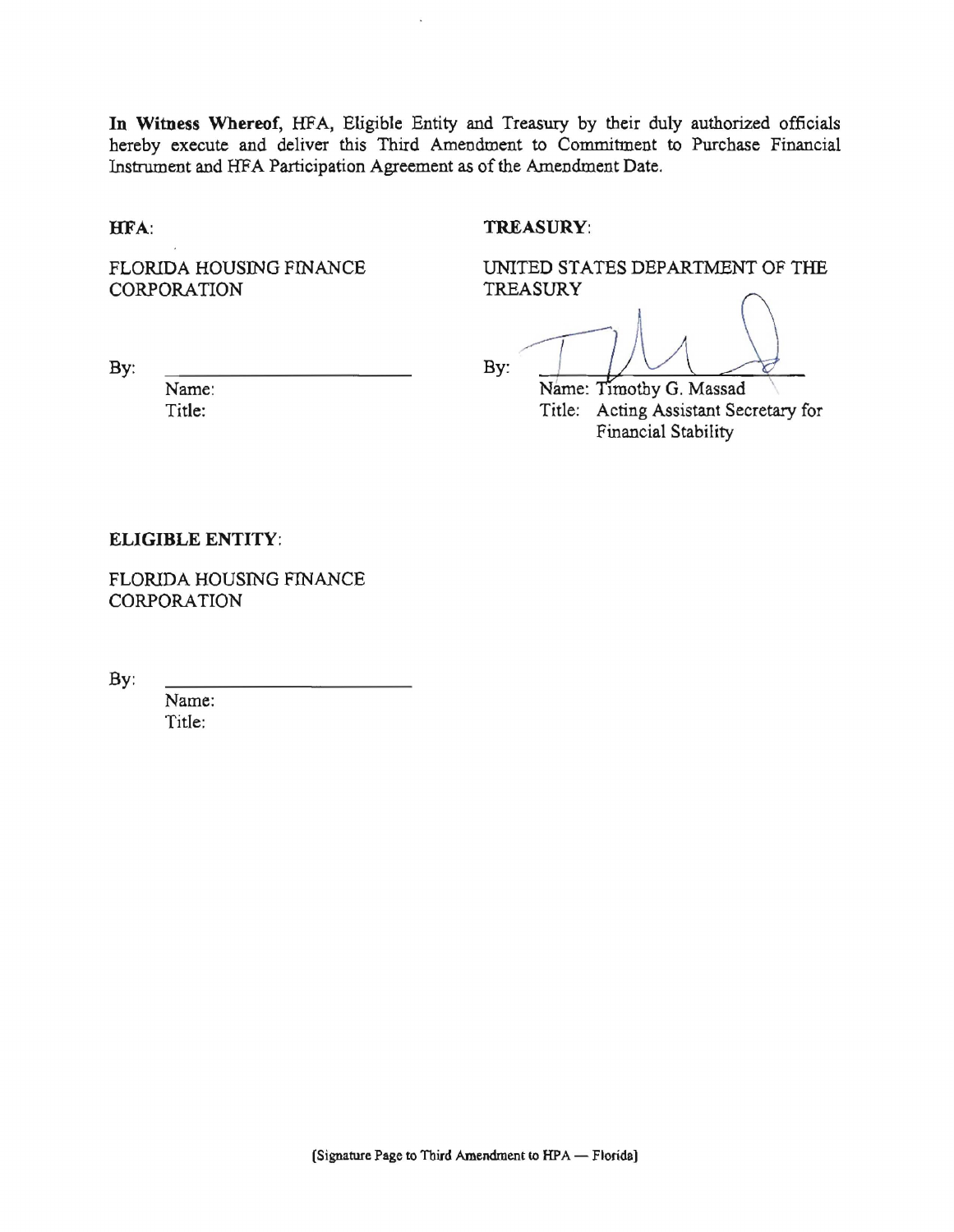# **EXHIBITS AND SCHEDULES**

Schedule A Basic Information<br>Schedule B Service Schedules

Schedule B Service Schedules<br>Schedule C Permitted Expenses

Permitted Expenses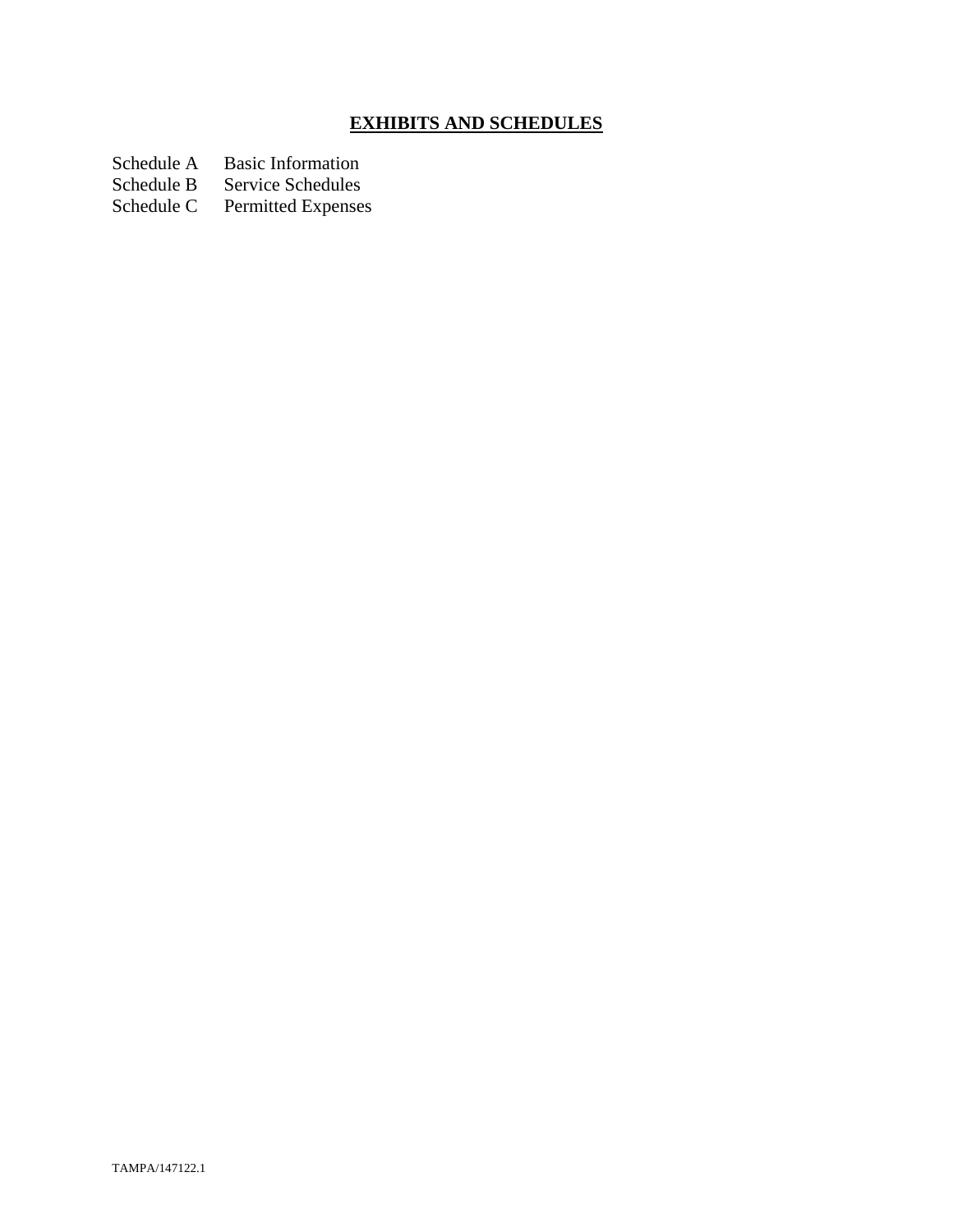## **SCHEDULE A**

## **BASIC INFORMATION**

| Eligible Entity Information:<br>Name of the Eligible Entity: | Florida Housing Finance Corporation                                                                                                                                                                      |
|--------------------------------------------------------------|----------------------------------------------------------------------------------------------------------------------------------------------------------------------------------------------------------|
| Corporate or other organizational form:                      | a public corporation and a public body<br>corporate and politic, established and<br>existing under the Florida Housing Finance<br>Corporation Act, as amended, Chapter 420,<br>Part V, Florida Statutes. |
| Jurisdiction of organization:                                | <b>Florida</b>                                                                                                                                                                                           |
| Notice Information:                                          |                                                                                                                                                                                                          |

| <b>HFA</b> Information: |                                                                                                                                                                                                           |
|-------------------------|-----------------------------------------------------------------------------------------------------------------------------------------------------------------------------------------------------------|
| Name of HFA:            | Florida Housing Finance Corporation <sup>1</sup>                                                                                                                                                          |
| Organizational form:    | a public corporation and a public body<br>corporate and politic, established and<br>existing under the Florida Housing Finance<br>Corporation Act, as amended, Chapter<br>420m, Part V, Florida Statutes. |
| Date of Application:    | April 16, 2010                                                                                                                                                                                            |
| Date of Action Plan:    | September 1, 2010                                                                                                                                                                                         |

<sup>&</sup>lt;sup>1</sup> References in the Agreement to the term "HFA" shall mean the Florida Housing Finance Corporation, in its capacity as HFA as such term is used in the Agreement; and references in the Agreement to the term "Eligible Entity" shall mean the Florida Housing Finance Corporation, in its capacity as Eligible Entity as such term is used in the Agreement.

1

Notwithstanding anything to the contrary in the Agreement, (A) for purposes of Section 4(G) thereof, annual audited financial statements shall be due no later than one hundred eighty (180) day's after the end of Florida Housing Finance Corporation's fiscal year, and (B) for purposes of Section 7 thereof, the powers and authority of Florida Housing Finance Corporation shall be governed by and construed in accordance with the laws of the State of Florida.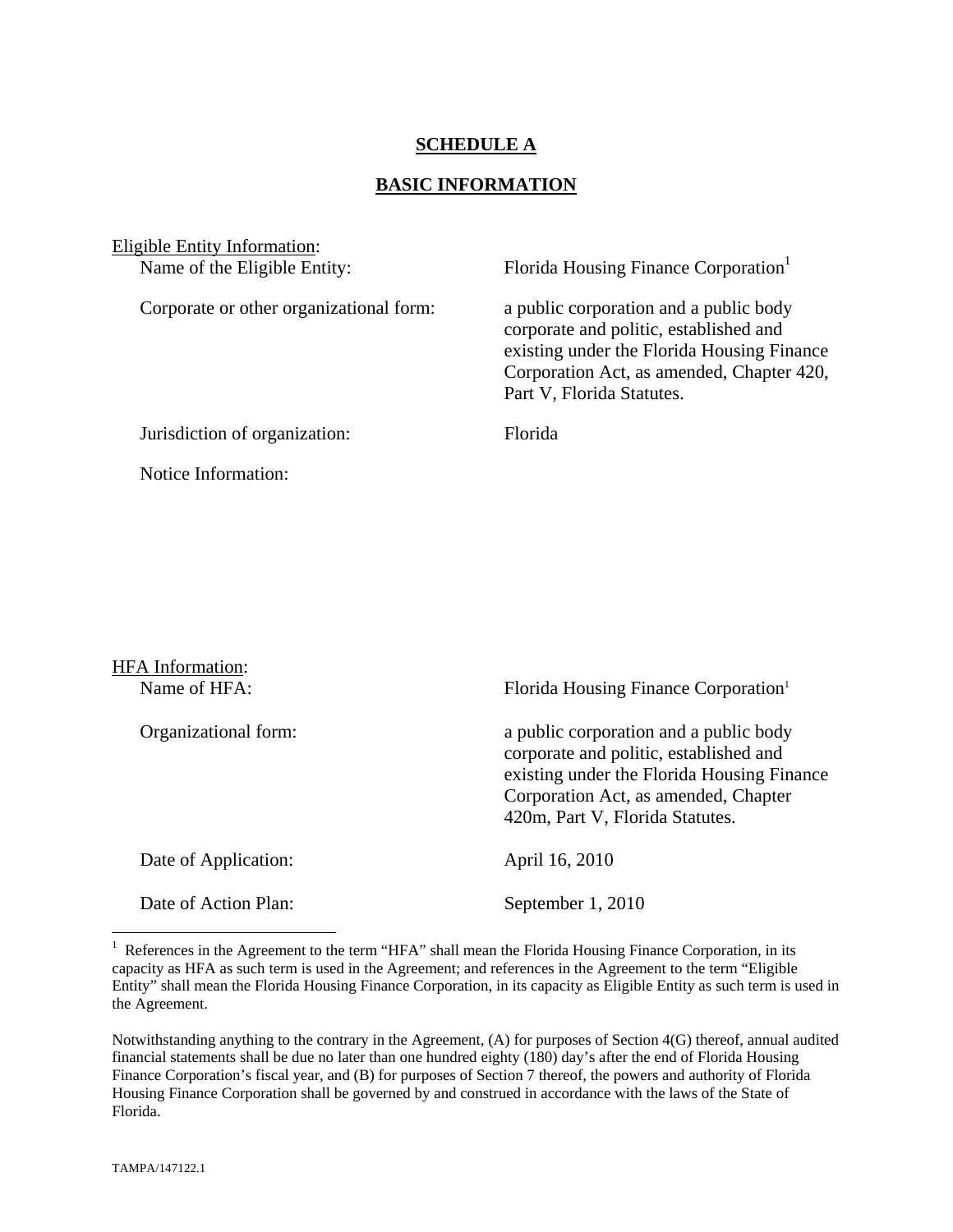| Notice Information:                                                                 | Same as notice information for Eligible<br>Entity.                                                                                                     |
|-------------------------------------------------------------------------------------|--------------------------------------------------------------------------------------------------------------------------------------------------------|
| <b>Program Participation Cap:</b>                                                   | \$1,057,839,136.00                                                                                                                                     |
| Portion of Program Participation Cap<br><b>Representing Original HHF Funds:</b>     | \$418,000,000.00                                                                                                                                       |
| Portion of Program Participation Cap<br><b>Representing Unemployment HHF Funds:</b> | \$238,864,755.00                                                                                                                                       |
| Permitted Expenses:                                                                 | \$89,795,750.00                                                                                                                                        |
| <b>Closing Date:</b>                                                                | June 23, 2010                                                                                                                                          |
| <b>First Amendment Date:</b>                                                        | September 23, 2010                                                                                                                                     |
| <b>Second Amendment Date:</b>                                                       | September 29, 2010                                                                                                                                     |
| Third Amendment Date:                                                               | December 16, 2010                                                                                                                                      |
| <b>Eligible Entity Depository Account Information:</b>                              | See account information set forth in the<br>Depository Account Control Agreement<br>between Treasury and Eligible Entity<br>regarding the HHF Program. |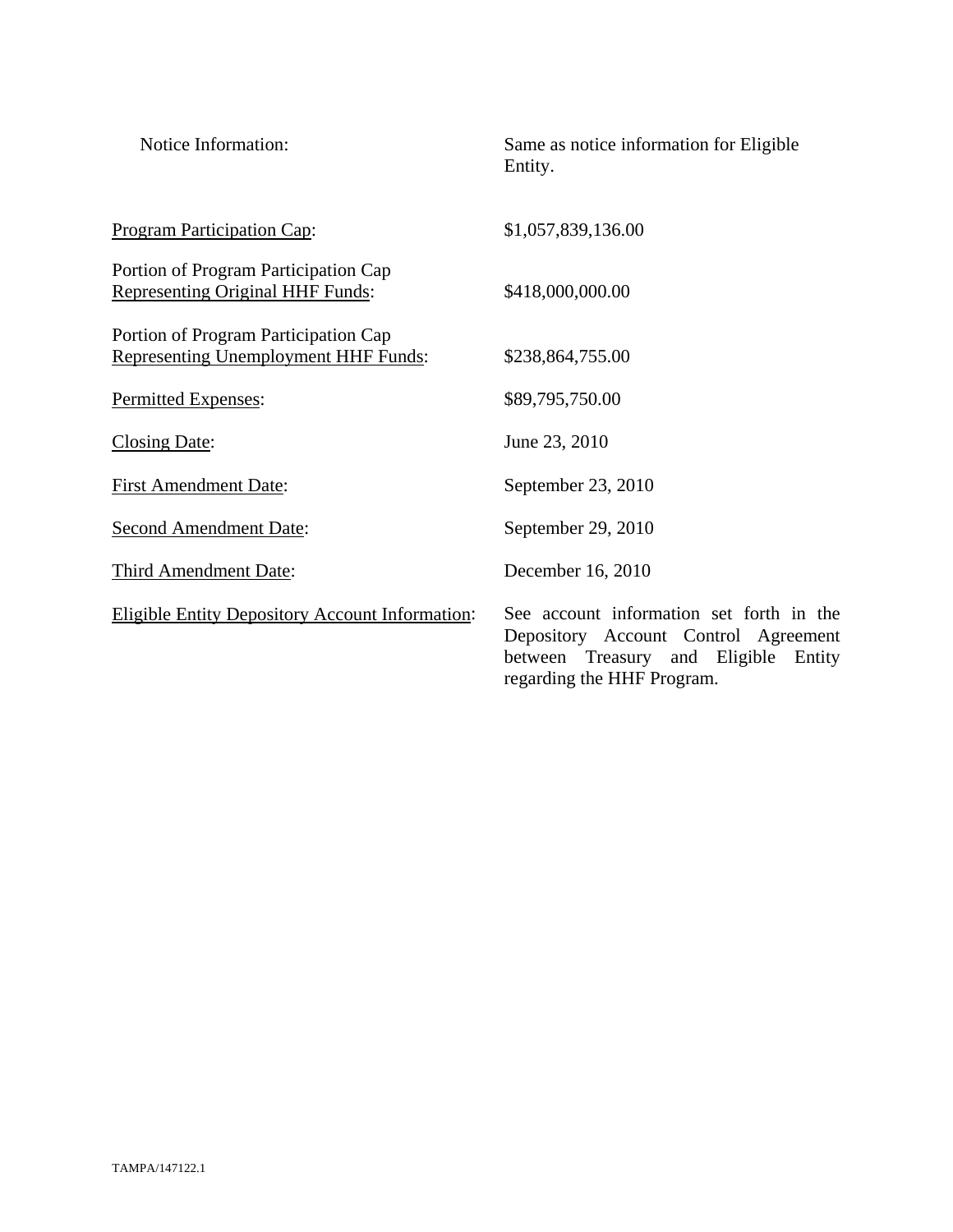## **SCHEDULE B**

## **SERVICE SCHEDULES**

The Service Schedules attached as Schedule B to the Current HPA are hereby deleted in their entirety and replaced with the attached Service Schedules (numbered sequentially as Service Schedule B-1, Service Schedule B-2, et. seq.), which collectively comprise Schedule B to the HPA.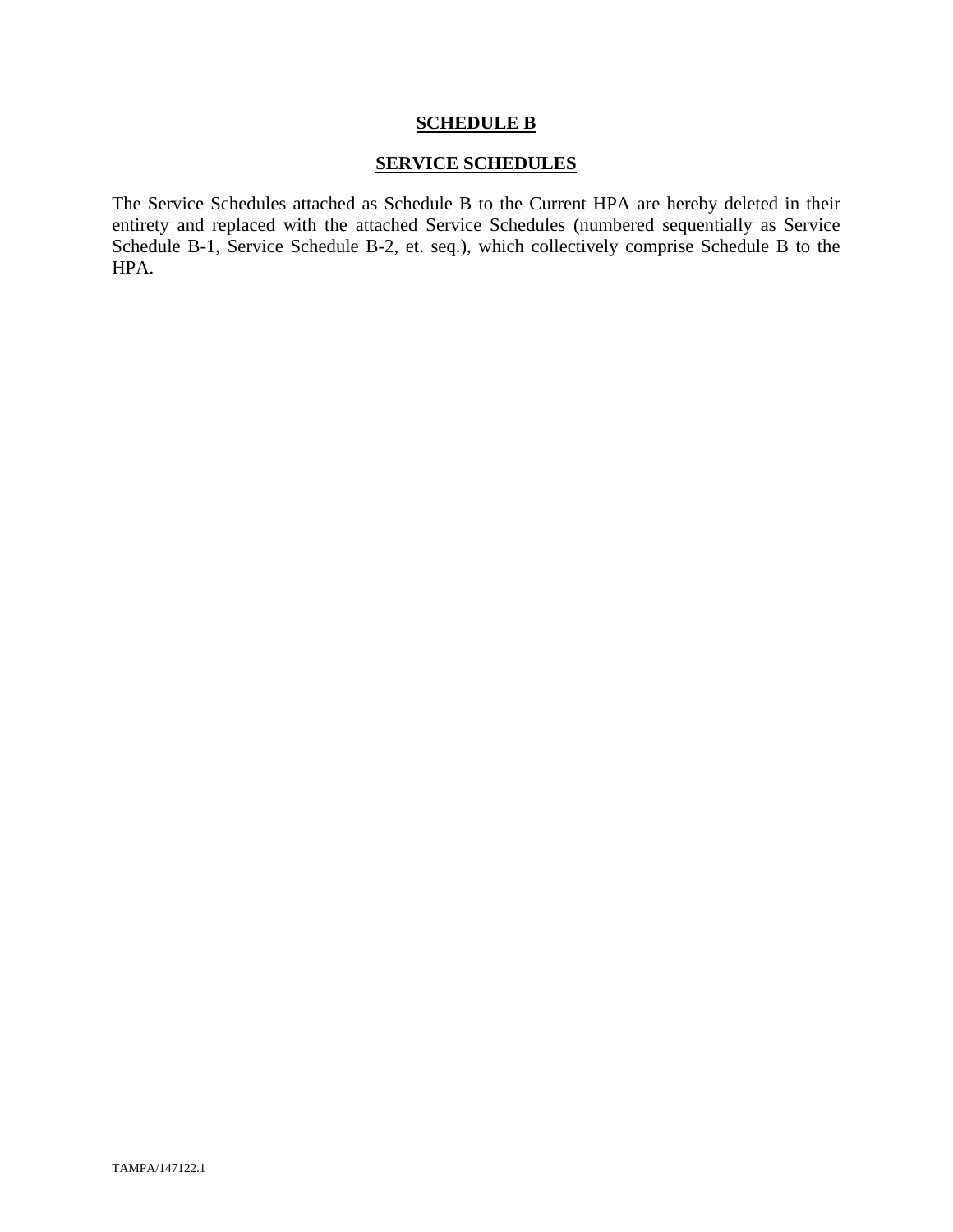# **SERVICE SCHEDULE B-1**

# **Florida Hardest Hit Fund Unemployment Mortgage Assistance Program Summary Guidelines**

| 1. | <b>Program Overview</b>     | The Unemployment Mortgage Assistance Program (UMAP)                  |  |
|----|-----------------------------|----------------------------------------------------------------------|--|
|    |                             | focuses on the creation of a sustainable solution to keep Florida    |  |
|    |                             | unemployed or substantially underemployed homeowners in their        |  |
|    |                             | current homes by helping those who are struggling to make their      |  |
|    |                             | current mortgage payments because of hardships sustained since       |  |
|    |                             | purchasing the home. Florida Housing will use HHF Program            |  |
|    |                             | funds to pay up to eighteen months of all or a portion of the        |  |
|    |                             | mortgage payments on behalf of a qualified homeowner based on        |  |
|    |                             | the criteria and requirements of each servicer. Any portion of the   |  |
|    |                             | mortgage payment not paid with HHF Program funds will come           |  |
|    |                             | from the borrower and whether a borrower payment will be             |  |
|    |                             | required will be determined by the lender/servicer based on their    |  |
|    |                             | requirements. This will provide a reasonable period of time for      |  |
|    |                             | homeowners to become re-employed at a salary that is sufficient      |  |
|    |                             | for them to either resume making full mortgage payments or           |  |
|    |                             | qualify for a mortgage modification that will lower the payments     |  |
|    |                             | and terms of the mortgage to an affordable level.                    |  |
| 2. | <b>Program Goals</b>        | Preserving homeownership.<br>$\bullet$                               |  |
|    |                             | Protecting home values.                                              |  |
| 3. | <b>Target Population/</b>   | To determine geographic targeting for HHF Program funding,           |  |
|    | <b>Areas</b>                | Florida Housing carried out an analysis of data, relying on data     |  |
|    |                             | similar to that used by Treasury to allocate funding, to determine   |  |
|    |                             | the hardest hit areas of the state. Florida Housing evaluated three  |  |
|    |                             | measures across all 67 Florida counties – housing price decline      |  |
|    |                             | from peak prices, unemployment rate and seriously delinquent         |  |
|    |                             | mortgage loans – and then combined ratios for each to create an      |  |
|    |                             | allocation methodology that will guide how funding is                |  |
|    |                             | geographically targeted. The majority of the HHF funds will be       |  |
|    |                             | allocated to those counties that were determined to be hardest hit,  |  |
|    |                             | although there will be funds available to all 67 counties.           |  |
| 4. | <b>Program Allocation</b>   | \$726,032,540.00                                                     |  |
|    | (Excluding                  |                                                                      |  |
|    | <b>Administrative</b>       |                                                                      |  |
|    | <b>Expenses</b> )           |                                                                      |  |
| 5. | <b>Borrower Eligibility</b> | Borrower must be a legal US citizen or lawful permanent<br>$\bullet$ |  |
|    | <b>Criteria</b>             | resident.                                                            |  |
|    |                             | At least one borrower must be able to document that he or she        |  |
|    |                             | is unemployed or substantially underemployed through no              |  |
|    |                             |                                                                      |  |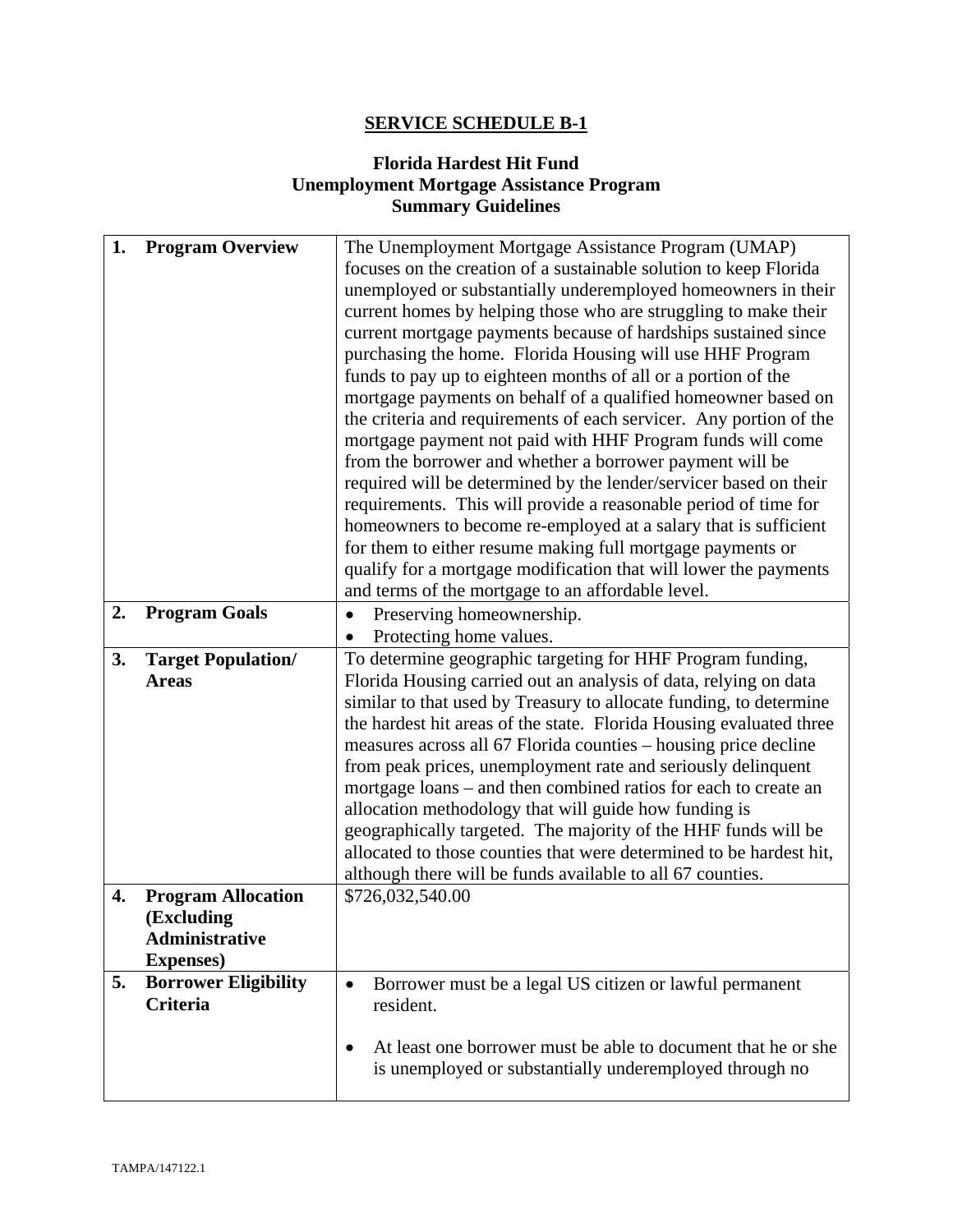|                                                           | fault of his/her own and must provide a financial hardship<br>affidavit.<br>The maximum household income level for participation will<br>be 140% of the Area Median Income (AMI).<br>The total housing expense (PITIA) must exceed 31% of the<br>total gross income of the household.<br>Borrowers who have unencumbered assets or cash reserves<br>(not including retirement or qualified education plans) equal<br>to or exceeding three times the total monthly mortgage<br>payment (including tax and insurance payments) or \$5,000,<br>whichever is greater, must first use those assets above such<br>amount towards mortgage payments before being eligible for<br>HHF Program funds.                                                                                                                                                                                                                                                                                                                                                                                                                                                                                                               |
|-----------------------------------------------------------|-------------------------------------------------------------------------------------------------------------------------------------------------------------------------------------------------------------------------------------------------------------------------------------------------------------------------------------------------------------------------------------------------------------------------------------------------------------------------------------------------------------------------------------------------------------------------------------------------------------------------------------------------------------------------------------------------------------------------------------------------------------------------------------------------------------------------------------------------------------------------------------------------------------------------------------------------------------------------------------------------------------------------------------------------------------------------------------------------------------------------------------------------------------------------------------------------------------|
| 6.<br><b>Property/Loan</b><br><b>Eligibility Criteria</b> | The property must be a single family home, a condominium<br>$\bullet$<br>unit in a property approved for financing by FHA, Fannie<br>Mae or Freddie Mac, a townhome, a manufactured or mobile<br>home on foundation permanently affixed to real estate owned<br>by the borrower, or a 2-4 family dwelling unit of which one<br>unit is occupied by the mortgagor as their principal residence.<br>The property must be the borrower's principal residence, be<br>located in Florida, and not be abandoned, vacant or<br>condemned.<br>The borrower's existing first mortgage was originated on or<br>before January 1, 2009 and the outstanding principal balance<br>of the first mortgage is \$400,000 or less at the time of<br>application, regardless of number of dwelling units.<br>The maximum combined loan to value ratio cannot exceed<br>200%.<br>Borrowers may not be more than 180 days in arrears on their<br>first mortgage at the time of application.<br>HHF Program funds will only be used to pay, directly to the<br>first mortgage loan servicer, principal and interest plus any<br>required escrow payments (such as taxes and insurance)<br>required under the first mortgage loan. |
| <b>Program Exclusions</b><br>7.                           | Termination of employment by the homeowner without a<br>$\bullet$<br>necessitous cause or termination of the homeowner's<br>employment by an employer for willful misconduct.<br>Bankruptcies that have not been discharged or dismissed.<br>The borrower may not have an ownership interest in more<br>than one property other than their primary residence.                                                                                                                                                                                                                                                                                                                                                                                                                                                                                                                                                                                                                                                                                                                                                                                                                                               |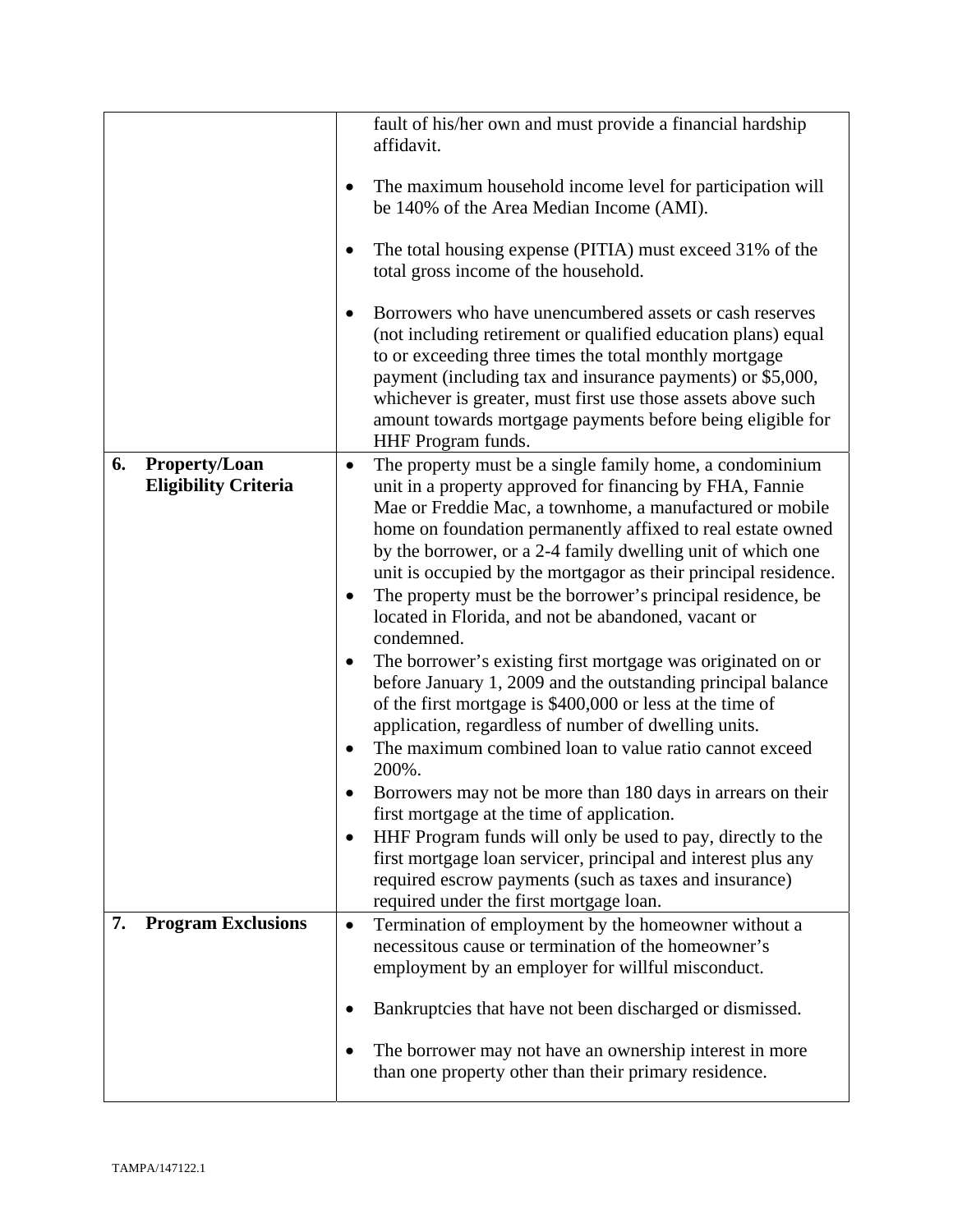|    |                                                                                                                                                                                                                                                                                                                                                                                                                                                                                                                                    | The servicer is not required to accept mortgage assistance<br>$\bullet$<br>payments if a notice of trustee/sheriff sale has been recorded<br>and the trustee/sheriff sale is scheduled less than seven days<br>from date the servicer is notified of borrower approval by the<br>HFA.                                                                                                                                                                                                                                                                                                                                                                                                                                                   |
|----|------------------------------------------------------------------------------------------------------------------------------------------------------------------------------------------------------------------------------------------------------------------------------------------------------------------------------------------------------------------------------------------------------------------------------------------------------------------------------------------------------------------------------------|-----------------------------------------------------------------------------------------------------------------------------------------------------------------------------------------------------------------------------------------------------------------------------------------------------------------------------------------------------------------------------------------------------------------------------------------------------------------------------------------------------------------------------------------------------------------------------------------------------------------------------------------------------------------------------------------------------------------------------------------|
| 8. | <b>Structure of</b><br>HHF Program funds under the Unemployment Mortgage<br>Assistance Program will be made available to homeowners in the<br><b>Assistance</b><br>form of a zero-percent interest, non-recourse, forgivable loan.<br>This loan will be evidenced by a Note and Mortgage in favor of<br>Florida Housing. Once the homeowner resumes making<br>mortgage payments on his/her own, the forgivable provisions of<br>the loan will begin. The loan will be forgiven over a 5 year<br>period, at a rate of 20% per year. |                                                                                                                                                                                                                                                                                                                                                                                                                                                                                                                                                                                                                                                                                                                                         |
|    |                                                                                                                                                                                                                                                                                                                                                                                                                                                                                                                                    | If the homeowner sells the home during any part of the loan term,<br>the remaining principal balance will be due to Florida Housing in<br>the event there are sufficient equity proceeds from the sale. If<br>there is not enough equity in the home to repay the entire amount<br>due, Florida Housing will forgive the excess portion or all of the<br>remaining principal balance so as to not create additional<br>hardships on the seller at closing. Any loans repaid will be<br>recycled back into the program and used to provide assistance to<br>additional homeowners for the duration of the program up to<br>December 31, 2017. After December 31, 2017, all funds<br>remaining or received shall be returned to Treasury. |
| 9. | <b>Per Household</b><br><b>Assistance</b>                                                                                                                                                                                                                                                                                                                                                                                                                                                                                          | Estimated Median Amount Mortgage Payments - \$25,000<br>Maximum Amount - \$35,000.                                                                                                                                                                                                                                                                                                                                                                                                                                                                                                                                                                                                                                                      |
|    | 10. Duration of Assistance                                                                                                                                                                                                                                                                                                                                                                                                                                                                                                         | The homeowner can receive up to 18 months of monthly<br>mortgage payments from Florida Housing.                                                                                                                                                                                                                                                                                                                                                                                                                                                                                                                                                                                                                                         |
|    | 11. Estimated Number of<br>Participating<br><b>Households</b>                                                                                                                                                                                                                                                                                                                                                                                                                                                                      | Florida Housing anticipates that this strategy will be able to serve<br>approximately 29,000 homeowners over a five year period.                                                                                                                                                                                                                                                                                                                                                                                                                                                                                                                                                                                                        |
|    | 12. Program Inception/<br><b>Duration</b>                                                                                                                                                                                                                                                                                                                                                                                                                                                                                          | Florida Housing launched its pilot program in Lee County,<br>Florida on October 25, 2010. Statewide implementation is<br>anticipated in early 2011. It is anticipated that this strategy will<br>last for up to 5 years.                                                                                                                                                                                                                                                                                                                                                                                                                                                                                                                |
|    | 13. Program Interactions                                                                                                                                                                                                                                                                                                                                                                                                                                                                                                           | This Program will interact with the Mortgage Loan Reinstatement                                                                                                                                                                                                                                                                                                                                                                                                                                                                                                                                                                                                                                                                         |
|    | with Other Programs                                                                                                                                                                                                                                                                                                                                                                                                                                                                                                                | Program (MLRP). Borrowers who become successfully re-                                                                                                                                                                                                                                                                                                                                                                                                                                                                                                                                                                                                                                                                                   |
|    | (e.g. other HFA                                                                                                                                                                                                                                                                                                                                                                                                                                                                                                                    | employed at a level that allows them to resume making full                                                                                                                                                                                                                                                                                                                                                                                                                                                                                                                                                                                                                                                                              |
|    | programs)                                                                                                                                                                                                                                                                                                                                                                                                                                                                                                                          | mortgage payments or at a level whereby they may permanently<br>modify their mortgage payments to an affordable level, may be<br>eligible at that point to have their first mortgage loan reinstated.<br>The maximum amount of combined UMPP and MLRP assistance<br>is \$35,000.                                                                                                                                                                                                                                                                                                                                                                                                                                                        |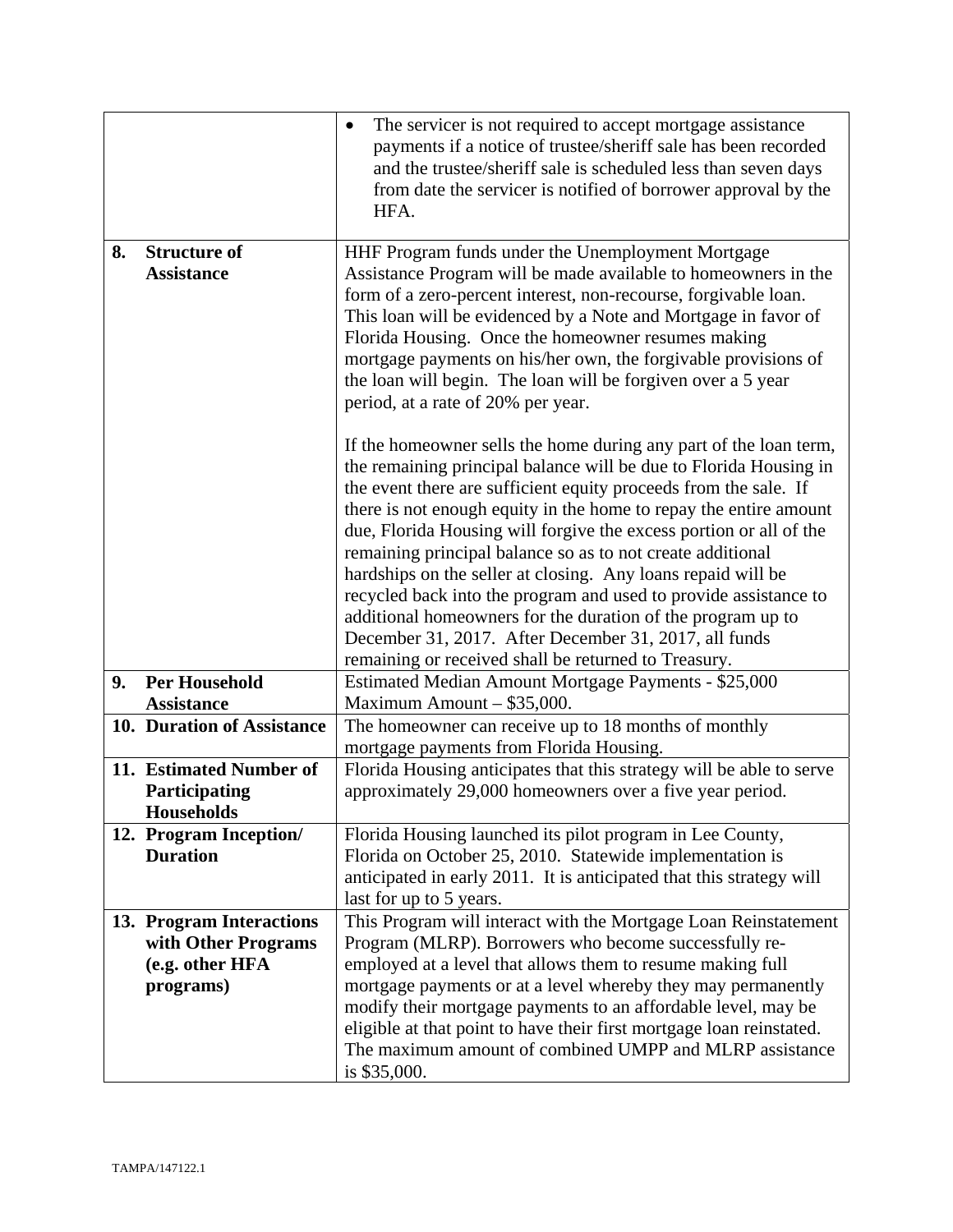| 14. Program Interactions<br>with HAMP                            | HHF funds would be utilized prior to the HAMP forbearance<br>described in Supplemental Directive 10-04. Implementing the<br>program in this order is the most beneficial to the customer and<br>investor since payments would continue to be made instead of<br>capitalized and no late charges or adverse credit reporting would<br>occur. If the borrower has already been through an UP<br>forbearance before applying for this program, then this program<br>may follow UP. |
|------------------------------------------------------------------|---------------------------------------------------------------------------------------------------------------------------------------------------------------------------------------------------------------------------------------------------------------------------------------------------------------------------------------------------------------------------------------------------------------------------------------------------------------------------------|
|                                                                  | If the servicer is a HAMP participating servicer, borrowers must<br>be evaluated for HAMP at the earlier of reemployment or<br>expiration of Florida HHF mortgage assistance benefits.<br>The servicer will not require reinstatement before the servicer                                                                                                                                                                                                                       |
|                                                                  | accepts unemployment assistance, but Florida Housing may agree<br>to fully or partially reinstate if it deems appropriate for the<br>borrower using MLRP funds.                                                                                                                                                                                                                                                                                                                 |
| 15. Program Leverage<br>with Other Financial<br><b>Resources</b> | Many servicers have in-house mortgage modification products<br>that can be used in conjunction with this Program. Florida<br>Housing will work with servicers to determine how these<br>programs may best be combined.                                                                                                                                                                                                                                                          |
|                                                                  | Servicers will not charge administrative fees (e.g., NSF, late<br>charges) in any month where a full contract payment is made. If<br>the loan is reinstated or modified following HFA mortgage<br>assistance, servicers will waive all administrative fees accrued<br>since the beginning of the delinquency.                                                                                                                                                                   |
| 16. Qualify as an<br>Unemployment<br>Program                     | $\Box$ No<br>$\boxtimes$ Yes                                                                                                                                                                                                                                                                                                                                                                                                                                                    |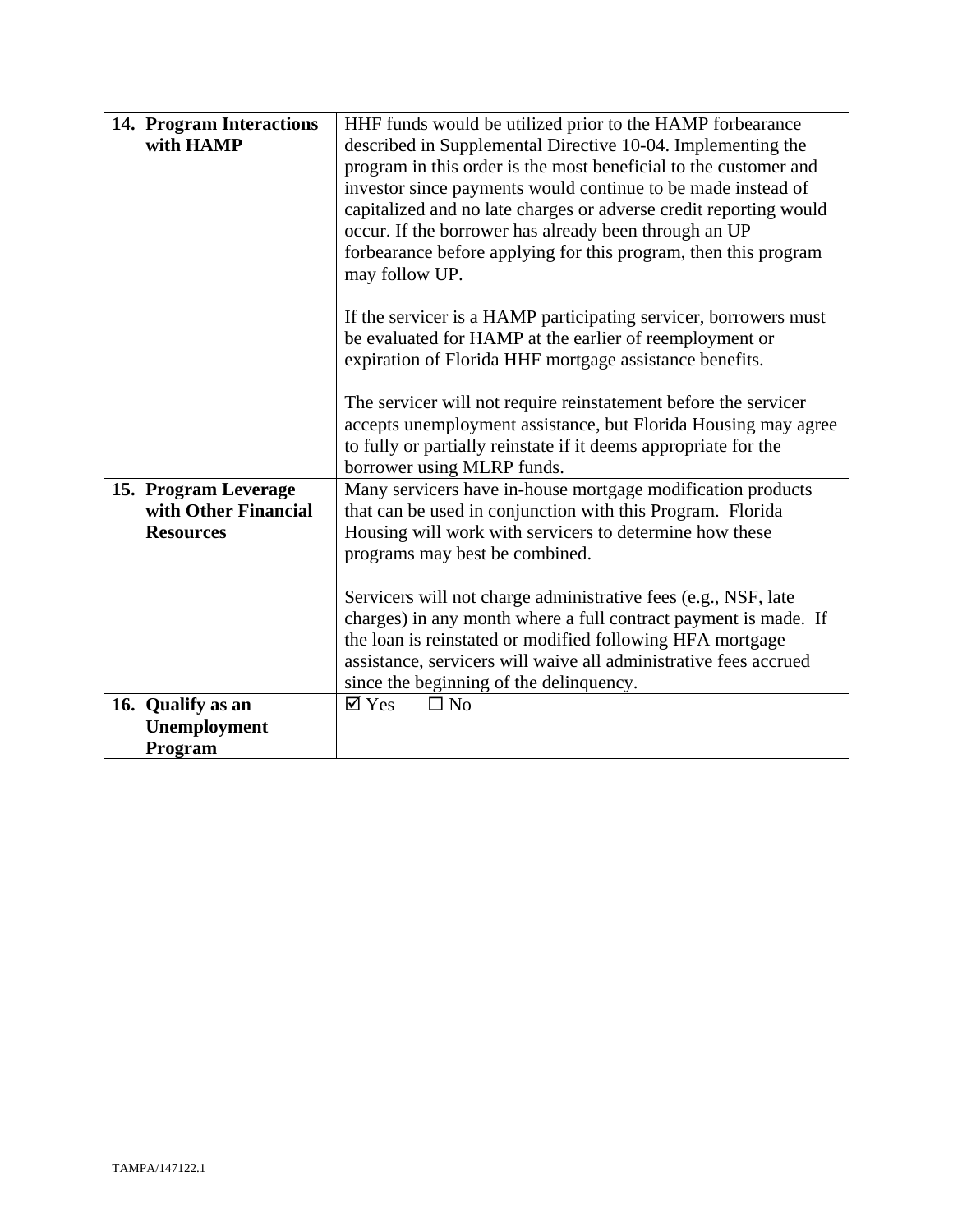# **SERVICE SCHEDULE B-2**

# **Florida Hardest Hit Fund Mortgage Loan Reinstatement Program Summary Guidelines**

| 1. | <b>Program Overview</b>                                                               | The Mortgage Loan Reinstatement Program (MLRP) focuses on<br>the creation of a sustainable solution to keep Florida homeowners<br>in their current homes by helping those who have become behind<br>on their mortgage payments because of financial hardship<br>sustained since purchasing the home such as unemployment,<br>substantial underemployment, death, divorce or disability. HHF<br>Program funds will only be used to pay, directly to the first<br>mortgage loan servicer, up to 180 days of arrearage payments, to<br>include, principal and interest plus any required escrow payments                                                                               |  |
|----|---------------------------------------------------------------------------------------|-------------------------------------------------------------------------------------------------------------------------------------------------------------------------------------------------------------------------------------------------------------------------------------------------------------------------------------------------------------------------------------------------------------------------------------------------------------------------------------------------------------------------------------------------------------------------------------------------------------------------------------------------------------------------------------|--|
|    |                                                                                       | (such as taxes and insurance), late fees and Insufficient Fund                                                                                                                                                                                                                                                                                                                                                                                                                                                                                                                                                                                                                      |  |
|    |                                                                                       | Fees. The borrower must be able to resume current payments or<br>qualify for a mortgage modification that will lower the payments<br>and terms of the mortgage to an affordable level, based upon the                                                                                                                                                                                                                                                                                                                                                                                                                                                                               |  |
| 2. | <b>Program Goals</b>                                                                  | current income.<br>Preserving homeownership.<br>$\bullet$                                                                                                                                                                                                                                                                                                                                                                                                                                                                                                                                                                                                                           |  |
|    |                                                                                       | Protecting home values.                                                                                                                                                                                                                                                                                                                                                                                                                                                                                                                                                                                                                                                             |  |
| 3. | <b>Target Population/</b>                                                             | To determine geographic targeting for HHF Program funding,                                                                                                                                                                                                                                                                                                                                                                                                                                                                                                                                                                                                                          |  |
|    | <b>Areas</b>                                                                          | Florida Housing carried out an analysis of data, relying on data<br>similar to that used by Treasury to allocate funding, to determine<br>the hardest hit areas of the state. Florida Housing evaluated three<br>measures across all 67 Florida counties – housing price decline<br>from peak prices, unemployment rate and seriously delinquent<br>mortgage loans – and then combined ratios for each to create an<br>allocation methodology that will guide how funding is<br>geographically targeted. The majority of the HHF funds will be<br>allocated to those counties that were determined to be hardest hit,<br>although there will be funds available to all 67 counties. |  |
| 4. | <b>Program Allocation</b><br>(Excluding<br><b>Administrative</b><br><b>Expenses</b> ) | \$242,010,846.00                                                                                                                                                                                                                                                                                                                                                                                                                                                                                                                                                                                                                                                                    |  |
| 5. | <b>Borrower Eligibility</b><br>Criteria                                               | Borrower must be a legal US citizen or lawful permanent<br>resident.                                                                                                                                                                                                                                                                                                                                                                                                                                                                                                                                                                                                                |  |
|    |                                                                                       | At least one borrower must be able to document that he or she<br>experienced a financial hardship such as unemployment,<br>substantial underemployment, disability, divorce or death of a<br>co-borrower through no fault of his/her own and must provide<br>a financial hardship affidavit.                                                                                                                                                                                                                                                                                                                                                                                        |  |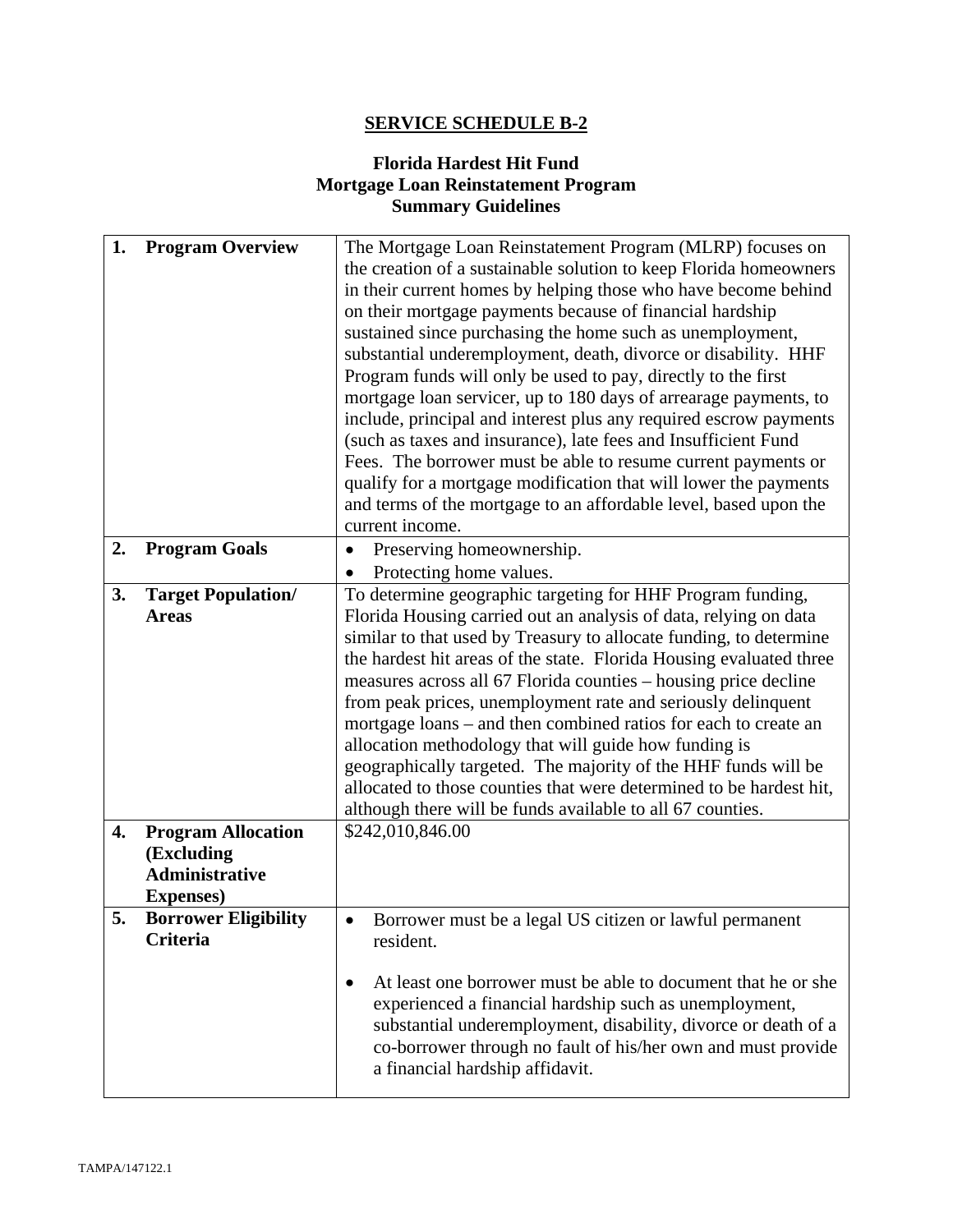|                                                           | The maximum household income level for participation will<br>be 140% of the Area Median Income (AMI).                                                                                                                                                                                                                                                                                                                                                                                                                                                                                                                                                                                                                                                                                                                                                                                                                                       |
|-----------------------------------------------------------|---------------------------------------------------------------------------------------------------------------------------------------------------------------------------------------------------------------------------------------------------------------------------------------------------------------------------------------------------------------------------------------------------------------------------------------------------------------------------------------------------------------------------------------------------------------------------------------------------------------------------------------------------------------------------------------------------------------------------------------------------------------------------------------------------------------------------------------------------------------------------------------------------------------------------------------------|
|                                                           | The total housing expense (PITIA) must be less than 31% of<br>the total gross income of the household. If not, the borrower<br>must prove that he/she is in the process of receiving a<br>modification in order for future mortgage payments (PITIA)<br>to be less than the 31% of the total gross income of the<br>household.                                                                                                                                                                                                                                                                                                                                                                                                                                                                                                                                                                                                              |
|                                                           | Borrowers who have unencumbered assets or cash reserves<br>(not including retirement or qualified education plans) equal<br>to or exceeding three times the total monthly mortgage<br>payment (including tax and insurance payments) or \$5,000,<br>whichever is greater, must first use those assets above such<br>amount towards reinstatement before being eligible for HHF<br>Program funds.                                                                                                                                                                                                                                                                                                                                                                                                                                                                                                                                            |
| <b>Property/Loan</b><br>6.<br><b>Eligibility Criteria</b> | The property must be a single family home, a condominium<br>$\bullet$<br>unit in a property approved for financing by FHA, Fannie<br>Mae or Freddie Mac, a townhome, a manufactured or mobile<br>home on foundation permanently affixed to real estate owned<br>by the borrower, or a 2-4 family dwelling unit of which one<br>unit is occupied by the mortgagor as their principal residence.<br>The property must be the borrower's principal residence, be<br>located in Florida, and not be abandoned, vacant or<br>condemned.<br>The borrower's existing first mortgage was originated on or<br>before January 1, 2009 and the outstanding principal balance<br>of the first mortgage is \$400,000 or less at the time of<br>application, regardless of number of dwelling units.<br>The maximum combined loan to value ratio cannot exceed<br>200%.<br>Borrowers may not be more than 180 days in arrears on their<br>first mortgage. |
| <b>Program Exclusions</b><br>7.                           | Bankruptcies that have not been discharged or dismissed.<br>$\bullet$                                                                                                                                                                                                                                                                                                                                                                                                                                                                                                                                                                                                                                                                                                                                                                                                                                                                       |
|                                                           | The borrower may not have an ownership interest in more<br>$\bullet$<br>than one property other than their primary residence.<br>The servicer is not required to accept mortgage assistance<br>payments if a notice of trustee/sheriff sale has been recorded<br>and the trustee/sheriff sale is scheduled less than seven days<br>from date the servicer is notified of borrower approval by the<br>HFA.                                                                                                                                                                                                                                                                                                                                                                                                                                                                                                                                   |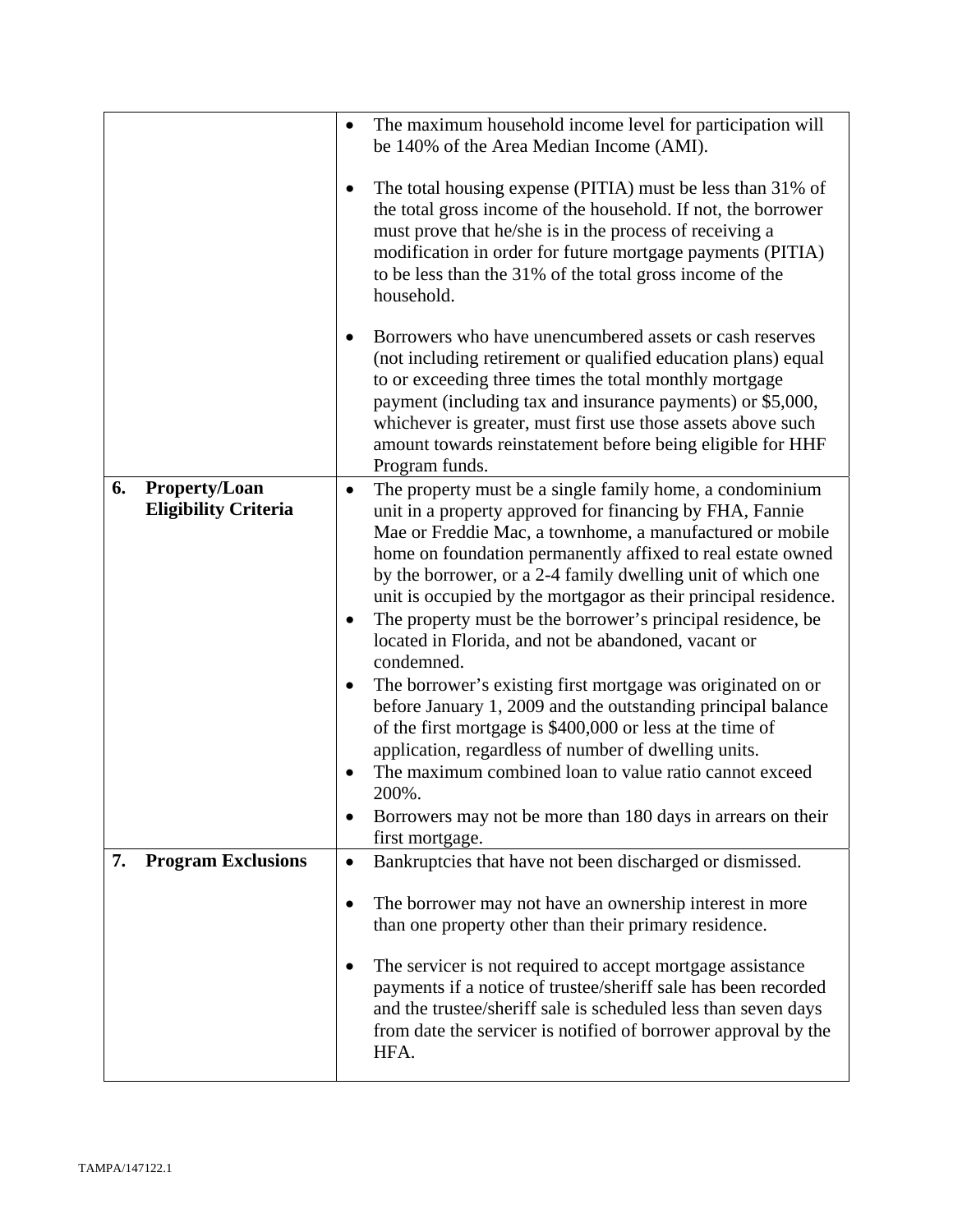| 8. | <b>Structure of</b>        | HHF Program funds under the Mortgage Loan Reinstatement                                                                   |  |
|----|----------------------------|---------------------------------------------------------------------------------------------------------------------------|--|
|    | <b>Assistance</b>          | Program will be made available to homeowners in the form of a                                                             |  |
|    |                            | zero-percent interest, non-recourse, forgivable loan. This loan                                                           |  |
|    |                            | will be evidenced by a Note and Mortgage in favor of Florida                                                              |  |
|    |                            | Housing. Once the homeowner resumes making mortgage                                                                       |  |
|    |                            | payments on his/her own, the forgivable provisions of the loan                                                            |  |
|    |                            | will begin. The loan will be forgiven over a 5 year period, at a                                                          |  |
|    |                            | rate of 20% per year.                                                                                                     |  |
|    |                            | If the homeowner sells the home during any part of the loan term,                                                         |  |
|    |                            | the remaining principal balance will be due to Florida Housing in                                                         |  |
|    |                            | the event there are sufficient equity proceeds from the sale. If                                                          |  |
|    |                            | there is not enough equity in the home to repay the entire amount                                                         |  |
|    |                            | due, Florida Housing will forgive the excess portion or all of the                                                        |  |
|    |                            | remaining principal balance so as to not create additional                                                                |  |
|    |                            | hardships on the seller at closing. Any loans repaid will be                                                              |  |
|    |                            | recycled back into the program and used to provide assistance to                                                          |  |
|    |                            | additional homeowners for the duration of the program up to<br>December 31, 2017. After December 31, 2017, all funds      |  |
|    |                            | remaining or received shall be returned to Treasury.                                                                      |  |
| 9. | <b>Per Household</b>       | Estimated Median Amount Mortgage Payments - \$25,000                                                                      |  |
|    | <b>Assistance</b>          | Maximum Amount - \$35,000.                                                                                                |  |
|    | 10. Duration of Assistance | Assistance is provided as a one time payment.                                                                             |  |
|    | 11. Estimated Number of    | Florida Housing anticipates that this strategy will be able to serve                                                      |  |
|    | Participating              | approximately 9,700 homeowners over a five year period.                                                                   |  |
|    | Households                 |                                                                                                                           |  |
|    | 12. Program Inception/     | Florida Housing launched its pilot program in Lee County,                                                                 |  |
|    | <b>Duration</b>            | Florida on October 25, 2010. Statewide implementation is                                                                  |  |
|    |                            | anticipated in early 2011. It is anticipated that this Program will                                                       |  |
|    |                            | last for up to 5 years.                                                                                                   |  |
|    | 13. Program Interactions   | This Program will interact with the Unemployment Mortgage                                                                 |  |
|    | with Other Programs        | Assistance Program (UMAP). Borrowers who become                                                                           |  |
|    | (e.g. other HFA            | successfully re-employed at a level that allows them to resume                                                            |  |
|    | programs)                  | making full mortgage payments or at a level whereby they may                                                              |  |
|    |                            | permanently modify their mortgage payments to an affordable                                                               |  |
|    |                            | level, may be eligible at that point to have their first mortgage<br>loan reinstated by using MLRP. The maximum amount of |  |
|    |                            | combined UMAP and MLRP assistance is \$35,000.                                                                            |  |
|    | 14. Program Interactions   | HHF funds would be utilized prior to the HAMP forbearance                                                                 |  |
|    | with HAMP                  | described in Supplemental Directive 10-04. Implementing the                                                               |  |
|    |                            | program in this order is the most beneficial to the customer and                                                          |  |
|    |                            | investor since payments would continue to be made instead of                                                              |  |
|    |                            | capitalized and no late charges or adverse credit reporting would                                                         |  |
|    |                            | occur. If the borrower has already been through an UP                                                                     |  |
|    |                            | forbearance before applying for this program, then this program                                                           |  |
|    |                            | may follow UP.                                                                                                            |  |
|    |                            |                                                                                                                           |  |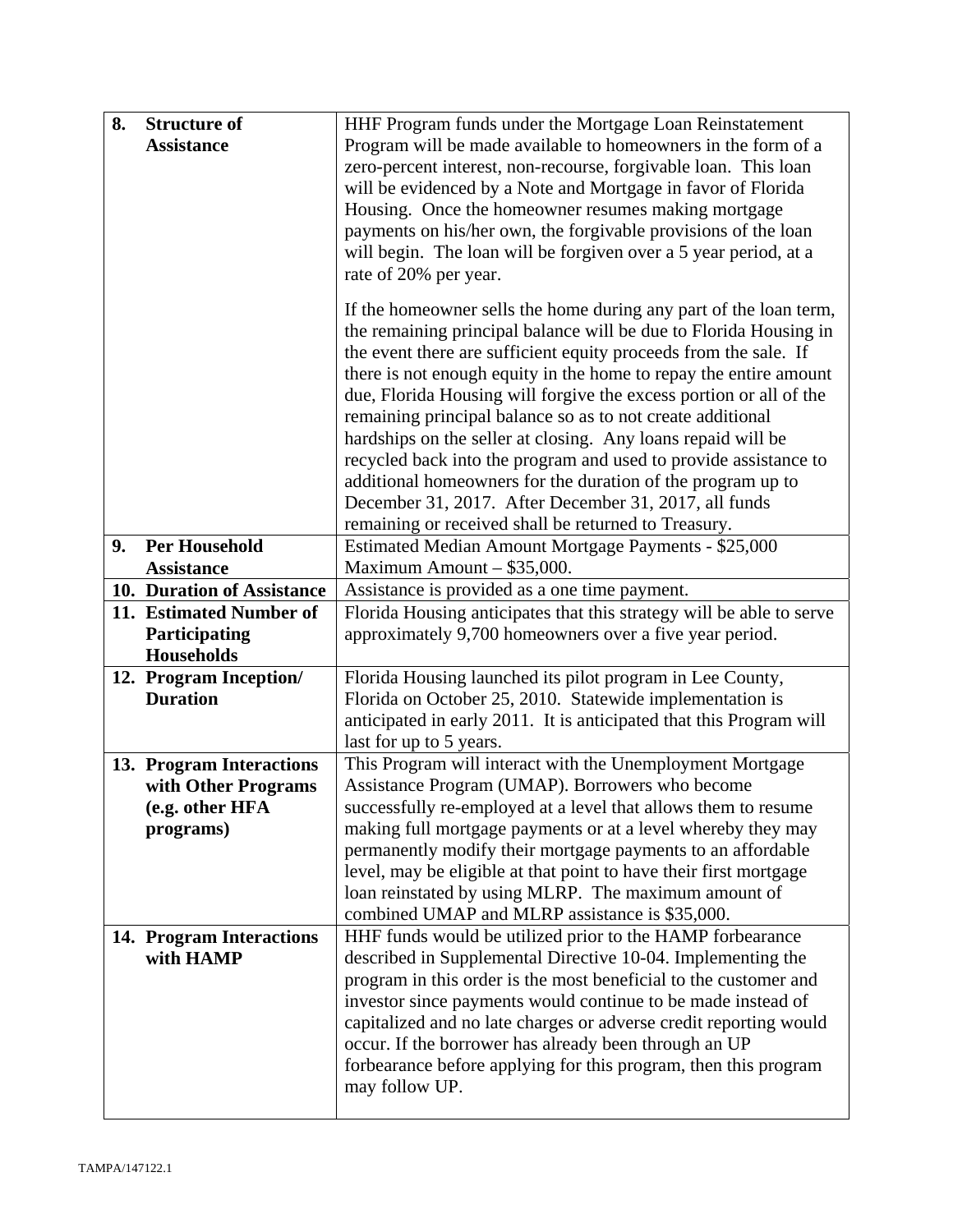|                                                                                                                                                                                                                                                                                            | If the servicer is a HAMP participating servicer, borrowers must<br>be evaluated for HAMP at the earlier of reemployment or<br>expiration of HFA mortgage assistance benefits.                                                                                                                                |
|--------------------------------------------------------------------------------------------------------------------------------------------------------------------------------------------------------------------------------------------------------------------------------------------|---------------------------------------------------------------------------------------------------------------------------------------------------------------------------------------------------------------------------------------------------------------------------------------------------------------|
|                                                                                                                                                                                                                                                                                            | The servicer will not require reinstatement before the servicer<br>accepts unemployment assistance, but the HFA can agree to do so<br>if it deems appropriate for the borrower.                                                                                                                               |
| Many servicers have in-house mortgage modification products<br>15. Program Leverage<br>with Other Financial<br>that can be used in conjunction with this Program. Florida<br>Housing will work with servicers to determine how these<br><b>Resources</b><br>programs may best be combined. |                                                                                                                                                                                                                                                                                                               |
|                                                                                                                                                                                                                                                                                            | Servicers will not charge administrative fees (e.g., NSF, late<br>charges) in any month where a full contract payment is made. If<br>the loan is reinstated or modified following HFA mortgage<br>assistance, servicers will waive all administrative fees accrued<br>since the beginning of the delinquency. |
| 16. Qualify as an                                                                                                                                                                                                                                                                          | $\boxtimes$ No<br>$\Box$ Yes                                                                                                                                                                                                                                                                                  |
| Unemployment                                                                                                                                                                                                                                                                               |                                                                                                                                                                                                                                                                                                               |
| Program                                                                                                                                                                                                                                                                                    |                                                                                                                                                                                                                                                                                                               |